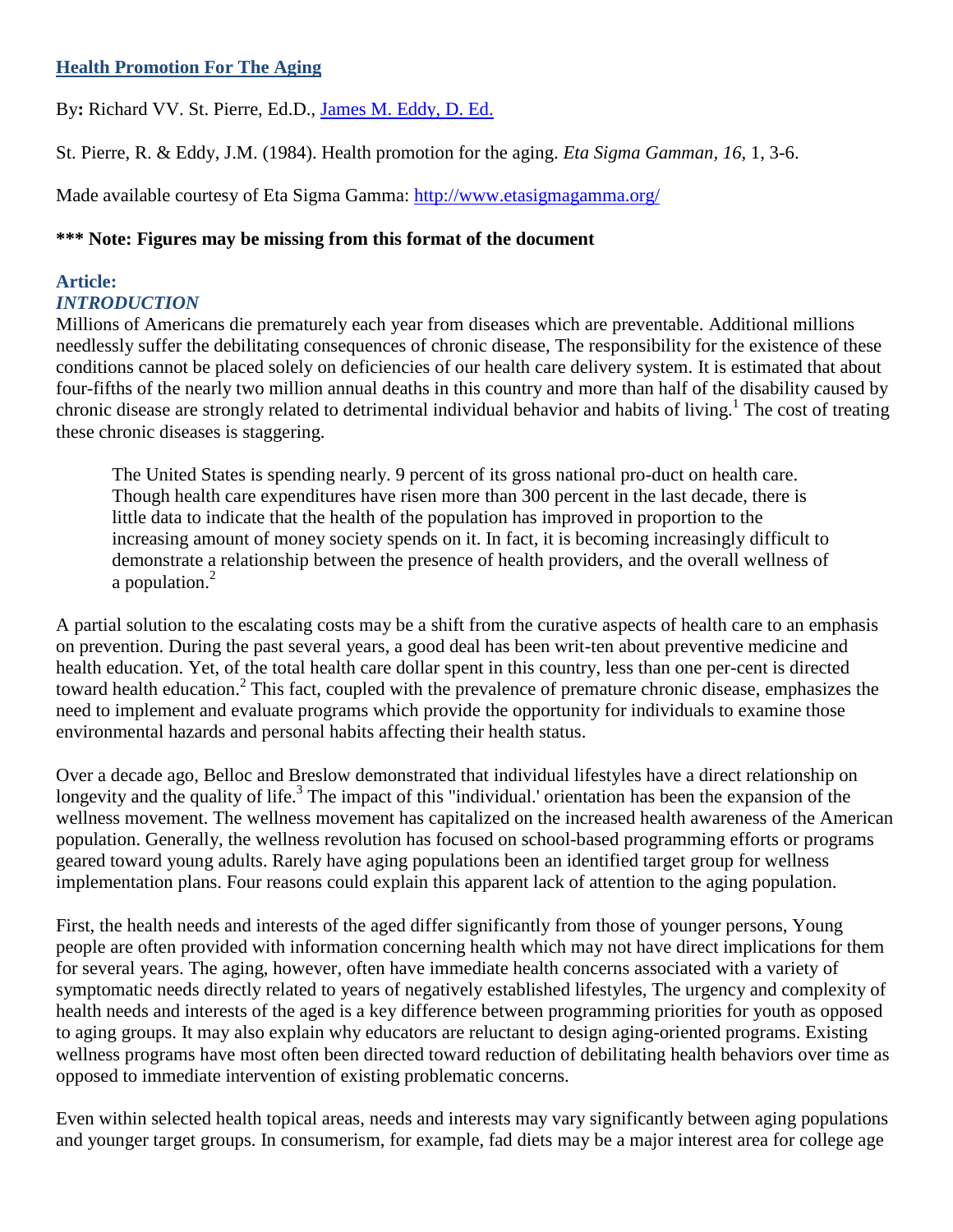students while the same students show little interest in funeral consumerism. However, the exact opposite may be true for a senior citizen group.

A second reason for not directing wellness programs toward the aged may be related to a difference in perception of tilt concept of "personal age." While the school age child may view personal age as a finite number of years lived, the aged are more likely to perceive age in terms of the approximate number of years left to live. If a person has the latter view of personal age( he/she would be more likely to adopt an appropriate lifestyle-one which could extend the number of years of life he/she may possibly live. Because the aged are more likely to have this view of "personal age," health education programs may provide added relevance. Yet, the fact that a 65 year old person may ha, a maximum of five years of life remaining, while a person who is 15 years old may have 50 years of life ahead of him, has supported the growth of wellness programs for the younger group. The rationale for this youth orientation is that with fixed resources, the adolescent target group would have the most gain.

A third reason relates to the fact that lifestyles carried into later stages of life have become deeply engrained. Habits a lifestyles are extremely resistant to change at any point across the lifespan, but, may be particularly so for the aging. In addition to habits that become engrained over several years, the elderly may be experiencing significant life change occurrences that may cause an even greater reliance on familiar habits/lifestyle patterns. For example, the loss of a spouse a move away from children may intensify a previously established smoking or drinking problem. Again, there may be unrealistic perception on the part of some individuals that "you can't teach an old dog new tricks."

Finally, the nature of learning for this target group requires unique teaching strategies which differ from traditional health promotion approaches. Traditionally, many- health education efforts have been characterized by lecture oriented, fear directed approaches. The nature of the adult learner (or any learner) is contrary to this approach. Elderly learners respond better to personally relevant approaches that involve them directly. They like to share experiences and relate better to approaches that include a variety of learning strategies. Most of our professional preparation programs have neglected to provide an educational focus to the unique learning characteristics of the aging. Thus, we often use the same teaching methodologies with the aging as we use with school children or college populations and become frustrated at our failures with adult learners.

For example, when discussing the wise use of over-the-counter drugs and prescription medications, it has been proven beneficial to have the aging role play the questions they wish to ask of their physician and pharmacist and to help them to develop a practical system to monitor daily drug taking. By pro-viding the aged with analogous practice experiences, the likelihood of them adopting these skills at a later date significantly increases.

# **Programming Considerations: Wellness and Aging**

None of the aforementioned reasons have any real basis for omitting wellness programming efforts for the aging. In fact, enhancing the quality of life for aging Americans is likely to be a major future direction for health educators.<sup>4</sup>

The goal of a wellness-oriented program for the aging should be the development of an "activated client," an individual who is willing to assume responsibility for his/her own health and one who has substantial information on which to base sound decisions regarding health related behaviors. Health activation is education for self-care. Its premise is that through the acquisition of health knowledge and techniques, a person will be aware of what constitutes health, assume greater responsibility for his/her health, be able to cope with illness, be able to use the health care system appropriately, and enhance the patient-provider relationship.

The development of a health promotion program for the aged should include input from three different sources: the potential target group, experts in the developmental nature of aging, and health educators. It is important to determine from the prospective target audience, those topics that have relevance to personal problems (i.e., what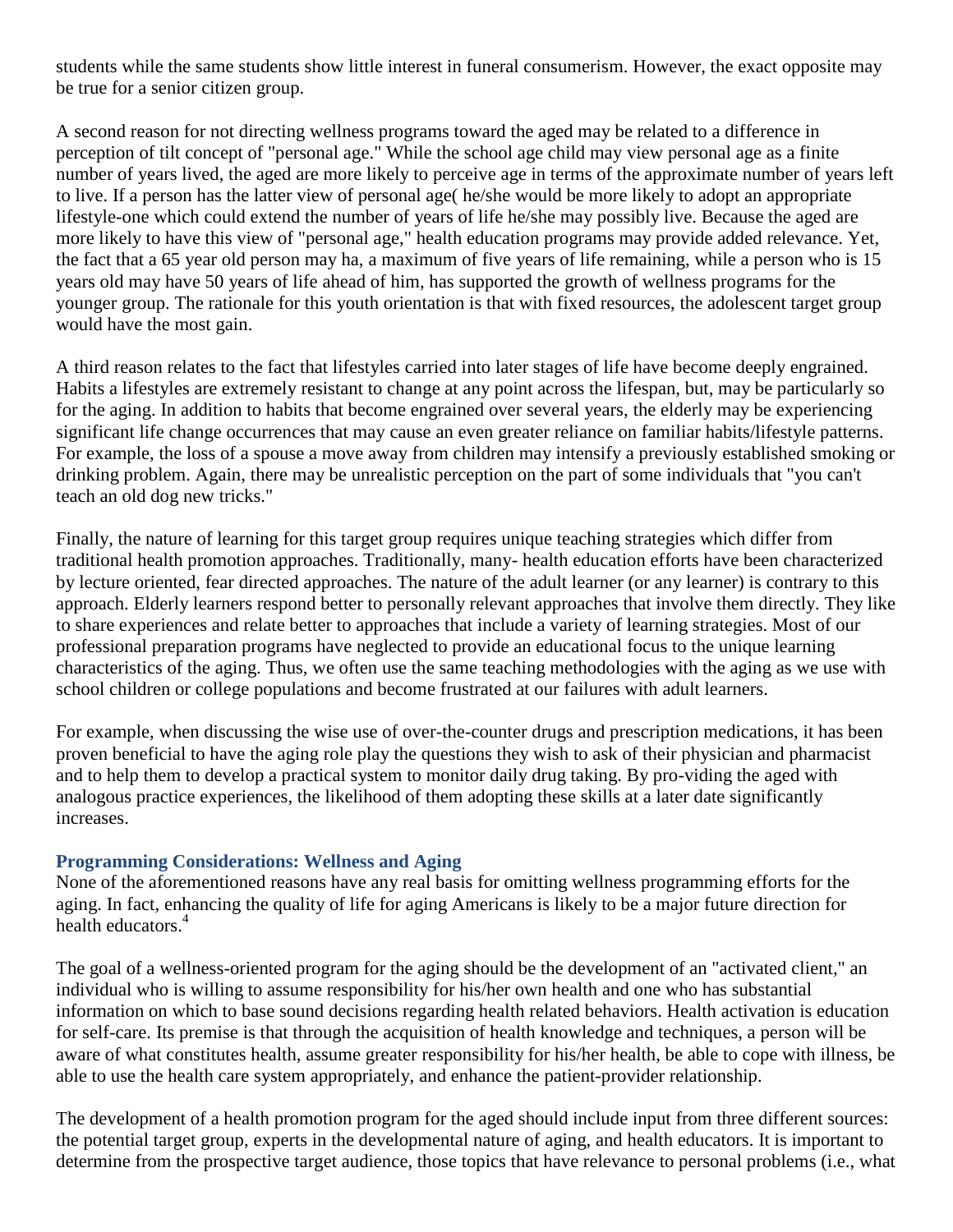health problems are of most importance). The second group that should have input into the development of a wellness program for the aged involves experts in the area of aging. Since characteristics of learning vary across the age span, input from those individuals knowledgeable in developmental aspects of aging is critical for overall program success. Also, content and methodological strategies should be derived from individuals with strong health education backgrounds. It will be anticipated that the inclusion of these sources will function to develop tentative program objectives that are educationally and philosophically sound, as well as ad-dressing the problems, needs, and interests of the prospective target group. Table One depicts a list of suggested objectives in four content areas for a wellness program for the aged.

#### **TABLE ONE**

Sample Goals of a Wellness Education Program for the Aged

Listed below are some sample goals for a wellness education program for the aged. These are presented to serve as a guideline of possible program goals. The exact goals of any program would depend on a variety of factors including the problem needs and interests of the learner.

Consumptive Behavior

- to understand the impact of smoking on wellness
- $-$  to train participants in the effective utilization of various behavioral approaches to smoking cessation and responsible use of alcohol
- to understand the relationship of responsible drinking to wellness
- to evaluate the effectiveness of various over-the-counter remedies
- to understand the role of prescriptive medication in maintaining wellness

Nutrition and Weight Control

- to impart and understand the importance of diet in an effort to promote wellness.
- to delineate the role of food in a fitness program
- to point out options available in the market place
- to discuss the psychosocial and health implications of obesity
- to outline behavioral techniques to control weight

#### Physical Fitness

- to understand physical fitness in terms of its relationship to health and wellness
- to develop a physical fitness regimen uniquely designed and tailored to each individual
- to compare the participants' exercise habits prior to their involvement in the program with the level following participation

#### **Stress**

- to understand the effects of stress on our level of wellness
- to encourage the use of the relaxation response in the course of everyday living
- to utilize various approaches to controlling stress in order to find the most suitable to each individual
- to train participants to utilize effective coping strategies in dealing with stress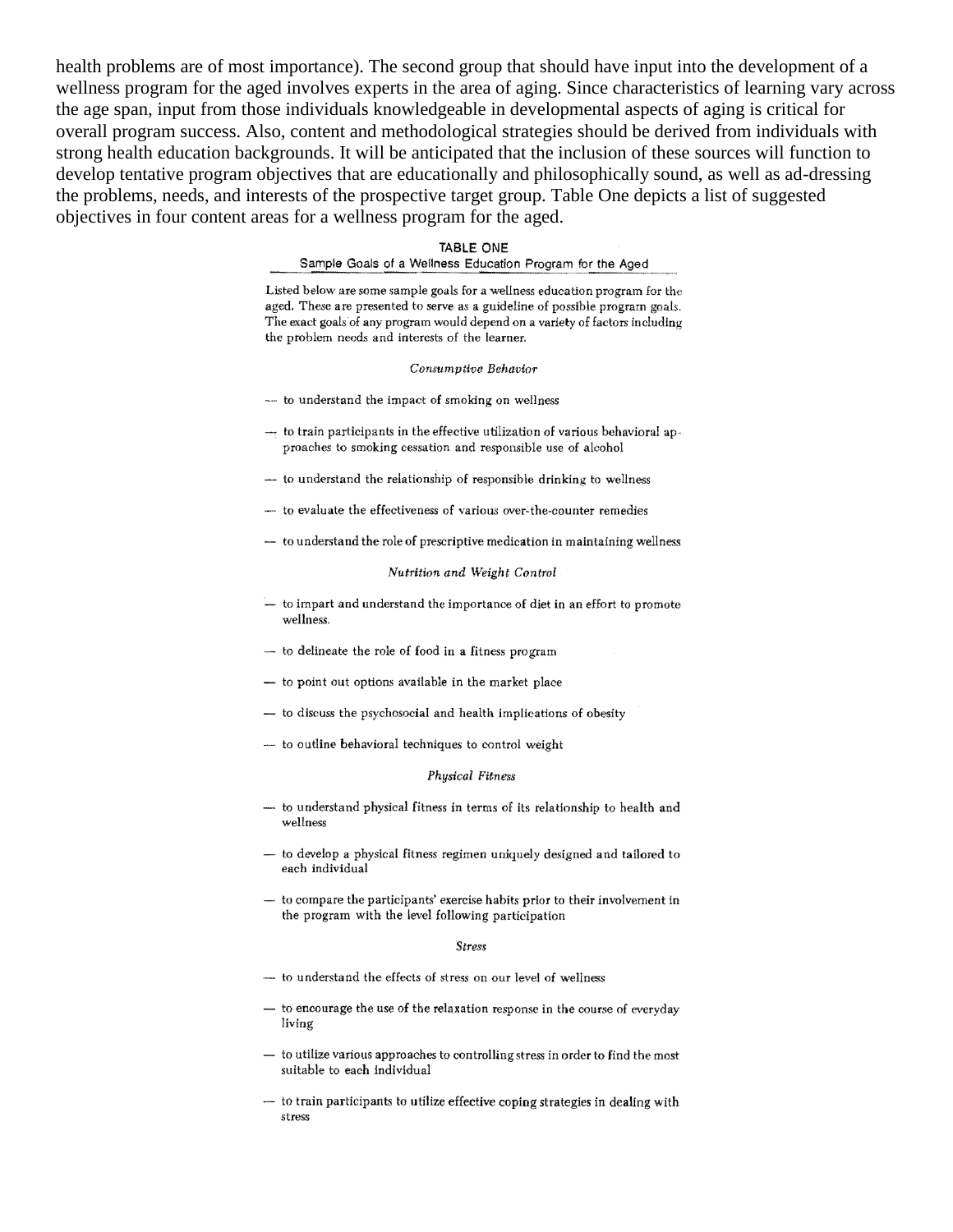Upon completion of the tentative objectives, each objective should be screened in light of a valid philosophy of education for a health promotion program. Such a program should encompass some or all of the following components:

-- The program should have as a prime objective the selection of competent instructors. A literature review should be undertaken to determine specific skills and appropriate motivational strategies needed by the instructor to effectively educate the target audience.

-- The health promotion program for the elderly should have an affective and decision-making component in addition to a cognitive component. The ability to assist the target group in making valid decisions entails much more than just the dissemination of information.

-- The program should utilize all appropriate educational and group process activities.

— Relevant, up-to-date, accurate and unbiased information must be the focal point of the health promotion program for the elderly, based upon interests and needs of the population to be served.

Additionally, a target population composed primarily of aging participants requires several unique considerations related to how people learn. Some components of the psychology of learning which are important for this age group include the following:

— Individuals learn through a variety of methods. Alternatives to traditional learning strategies must be utilized to enable the instructor to reach a wider range of participants.

-- Participants may span a wide range of educational and cultural backgrounds. These factors should be taken into consideration when developing a program.

— Various theories of learning as they relate to aging populations should be studied to determine what aging learners are capable and incapable of doing.

Table Two highlights several additional characteristics of die aged learner.

# **Summary**

The ideal wellness program geared to the aged should have a two-fold thrust. First, a common sense approach to the concept of wellness with an emphasis on positive lifestyle acquisition and behavior change in the latter stages of life should be the focus of a wellness program for the aged. Benefits associated with change of detrimental lifestyles would be stressed. The relationship of lifestyles and future health status would be a key program theme. Second, the program should incorporate individual involvement in the approach to wellness education. Basically, the concept of individuals' responsibility for health must be stressed. In addition to the dissemination of information, appropriately trained educators can help the aged develop the life skills necessary to enhance many lifestyle behaviors conducive to health.

It is obvious that the development of wellness education programs for the aged presents a unique challenge for the heal educator. However, it is a challenge that the health educator should be prepared to encounter in order to meet the heal education needs of Americans in the 1980s and 1990s.